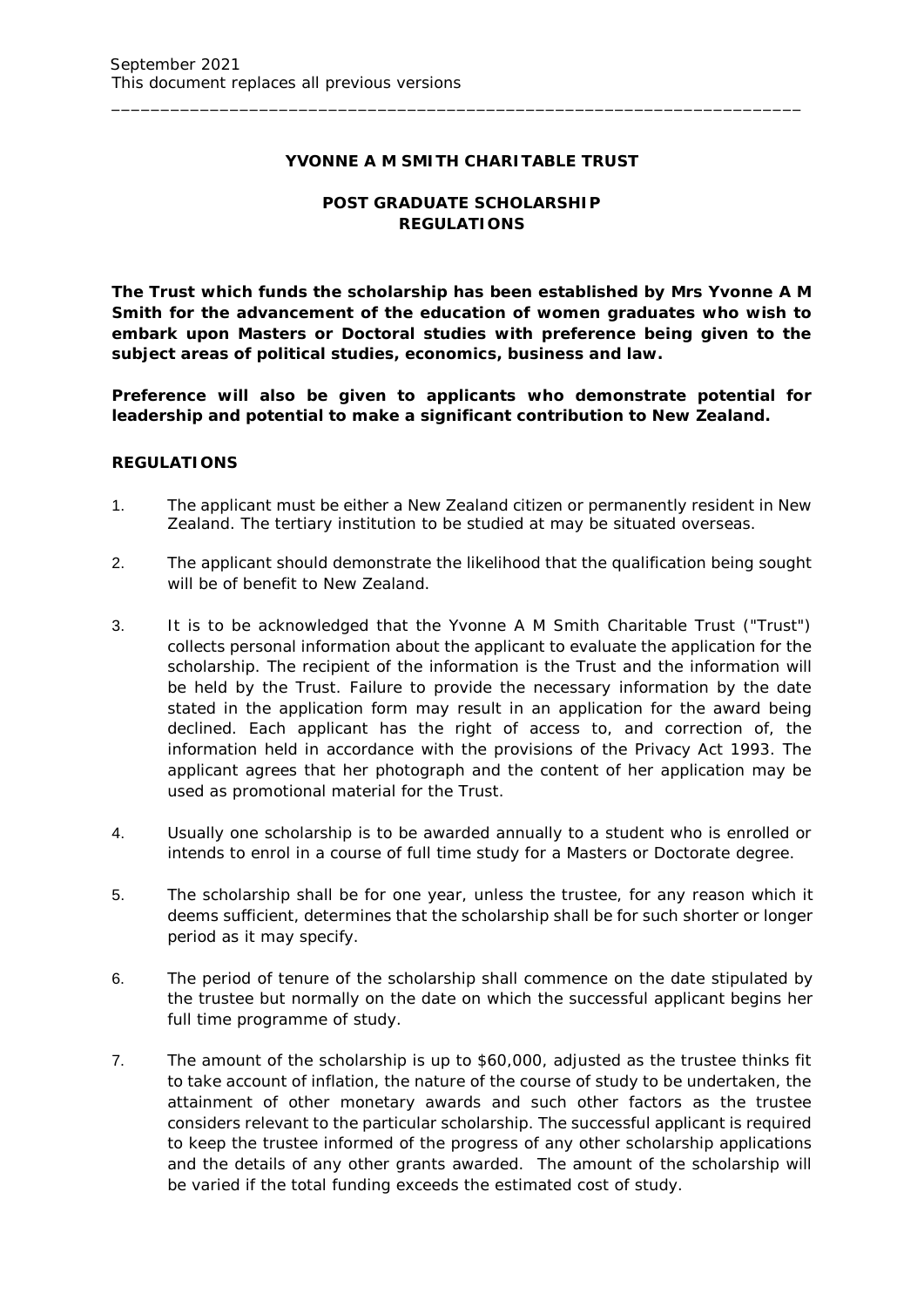8. Payment of the scholarship shall be made at such time and in such manner as shall be determined by the trustee. At least 25% of the scholarship will be paid at the beginning of the academic year upon receipt of confirmation of enrolment and details of full funding. The balance will be paid by way of periodic payments over the duration of the programme of study.

\_\_\_\_\_\_\_\_\_\_\_\_\_\_\_\_\_\_\_\_\_\_\_\_\_\_\_\_\_\_\_\_\_\_\_\_\_\_\_\_\_\_\_\_\_\_\_\_\_\_\_\_\_\_\_\_\_\_\_\_\_\_\_\_\_\_\_\_\_\_

- 9. The scholarship may be held in conjunction with any other scholarship bursary or award unless the conditions of the other award preclude it.
- 10. The successful applicant will be required to forward a minimum of two reports to the trustee from the date of commencement of the programme of study, setting out the applicant's progress to date and evidencing their continuation of the contemplated programme.
- 11. The successful applicant will be required to keep her details current with the Trust as part of the scholarship alumnae.
- 12. The trustee may, at its discretion, relax or modify the application of any of these regulations in special circumstances or in order to avoid hardship to any scholar or candidate for a scholarship.
- 13. A short list of applicants will be selected for an interview. Applicants must be available for an interview during February or March. Short listed applicants are expected to make their own way to Auckland for an interview but a domestic airfare for travel from an applicant's usual place of residence or study in New Zealand south of Taupo will be refunded by the Trust on production of a valid receipt.
- 14. The trustee is under no obligation to make an award if in any year there is no candidate in the trustee's opinion of sufficient merit.
- 15. The trustee reserves the right to at any time rescind, vary or add to these regulations.
- 16. Applications must be completed by the applicant on the prescribed application form and submitted to the trustee:

This application **must** be received by the trustee either by courier, email or hardcopy by **4.00pm** on Friday 14 January 2022 and should be submitted to:

Yvonne A M Smith Charitable Trust Limited C/- Fortune Manning P O Box 4139 **AUCKLAND 1140** Email: Yvonne.Smith@fortunemanning.co.nz

Fax: 915 2402